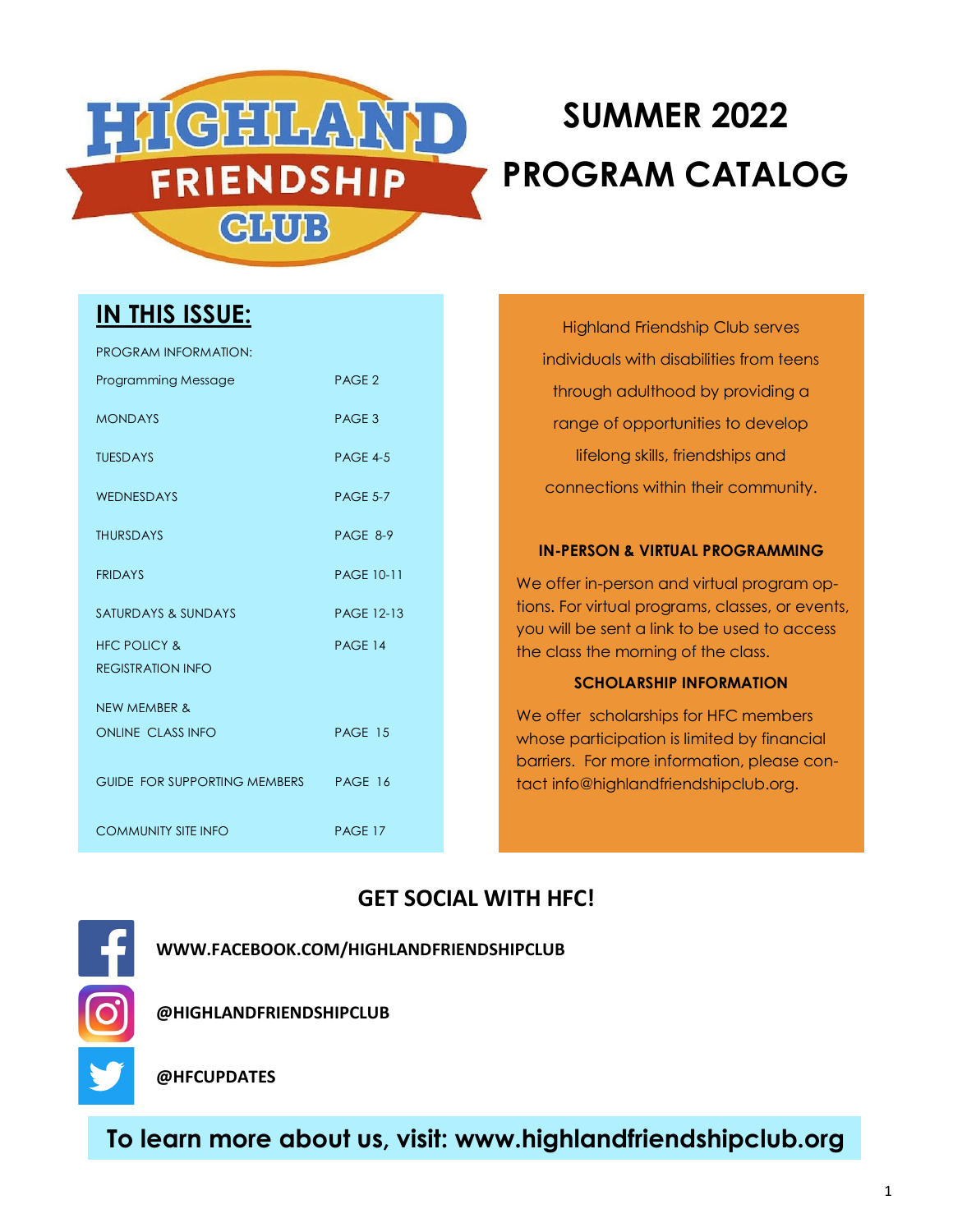### **A NOTE FROM HIGHLAND FRIENDSHIP CLUB'S EXECUTIVE DIRECTOR**

Hello Friends –

Everyone at Highland Friendship Club is excited to welcome the summer, which means warmer weather and more opportunities to gather with our members outside! In this program catalog, you will find some new adventures for our members, while we will continue to offer virtual opportunities so that everyone can participate in ways that work best for them. We look forward to seeing you in the coming months!

Thank you to all of our staff members and volunteers, who continue to provide the best possible experiences and programs for Highland Friendship Club members of all interests! Their energy, creativity and teamwork makes HFC such an amazing place to make friends, learn new skills, and connect with our community.

And thank you to all of our members, caregivers and families for bringing the smiles and magic to our programs. We are so glad you are part of HFC.

Have a fun summer!

Patty Dunn Execuctive Director

### **VIRTUAL CLASSESS**

Highland Friendship Club's virtual programs, classes and events are designed for teenagers and adults with disabilities who have a wide range of interests, skills, and ability levels. It can take time for HFC members to get used to an online format, so we encourage members to try a class a few times before deciding it's not a good fit for them. If an HFC member tries a virtual program, class, or event and decides it doesn't work for them, they can contact the program manager who will help them switch to a different class or can issue a credit to their account.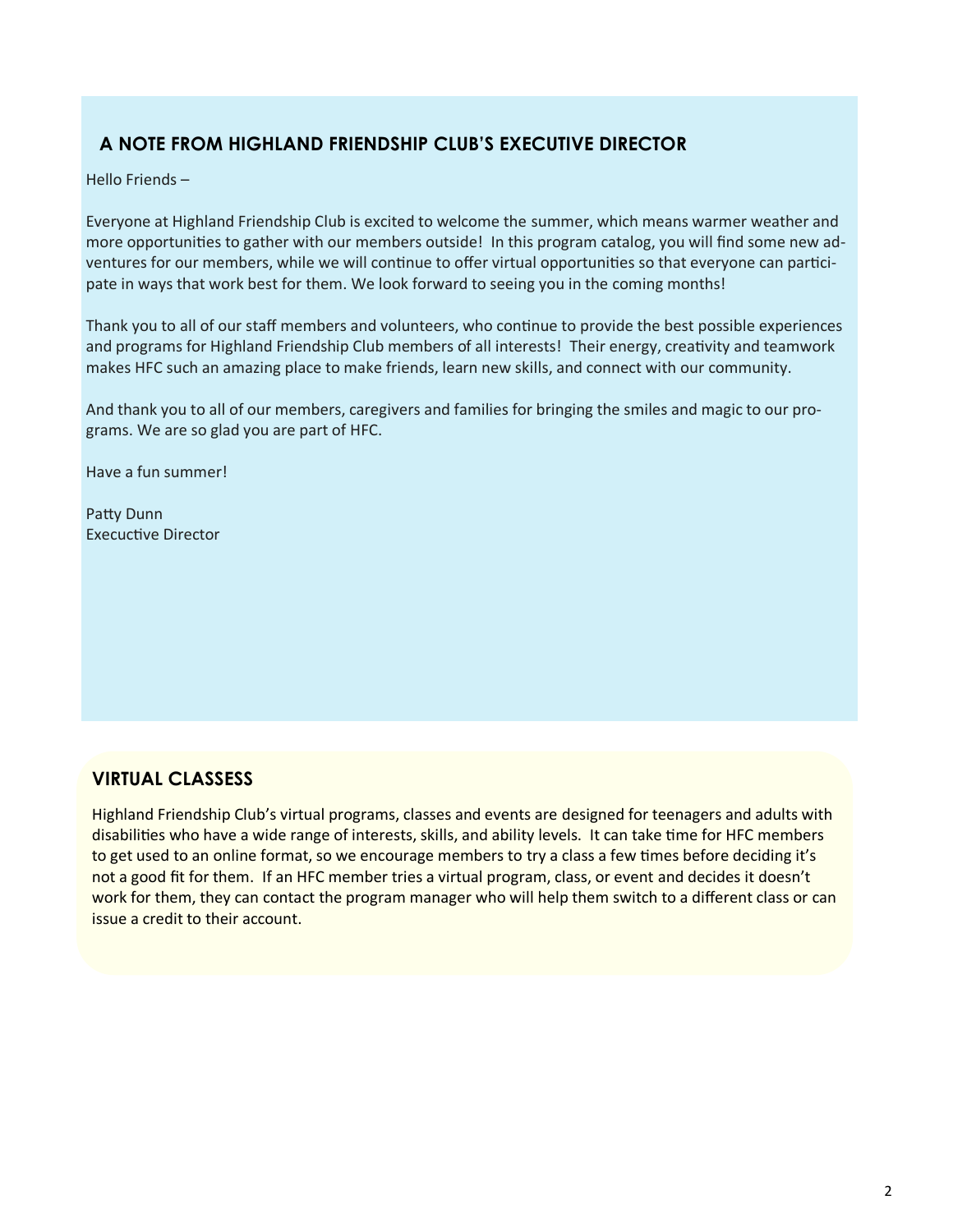# MONDAYS (DAYTIME)

### **FIT WITH FRIENDS ONLINE**

**TIME:** 11:30 AM-12 :30 PM

**LOCATION:** Zoom Meeting **FEE:** \$10 **DATES:** Weekly 6/6– 8/29, no class 7/4

Join us online for Fit with Friends! During this class we will complete a warm-up, stretch, strengthen our muscles using small hand weights (or water bottles, soup cans or any similar item you have at home) and boxing! All exercises can be done standing or seated in a chair and Nick welcomes participants of all ability levels. Please purchase the below supplies if you plan to participate. If you need assistance securing the supplies, please contact katie@highlandfriendshipclub.org

- 1 exercise band
- 1 agility ring
- 1 plastic cone



### **ST. PAUL URBAN TENNIS**

**TIME:** 11 AM– 12 PM

**LOCATION:** MLK Rec. Center **FEE:** \$10 **DATES:** 6/20, 6/27, 7/11, 7/18, 7/25



HFC will be working with our friends from Urban Tennis for this inclusive tennis practice! Members will work on honing their tennis skills in a fun atmosphere. All abilities are welcome and encouraged to participate.

# MONDAYS (EVENING)

### **MINDFUL MOVEMENT ONLINE**

**TIME:** 4 PM-5 PM

**LOCATION:** Zoom Meeting **FEE:** \$10 **DATES:** Weekly 6/6– 8/29, no class 7/4

A yoga class for all levels and abilities. Yoga instructor Mary Troullier will guide you and help you explore the mindful art of yoga. In addition to the physical benefits of yoga, the class will focus on breathing techniques, stretching, and relaxation. Members can participate on the floor or by using a chair.

### **STORY BUILDING ONLINE**

**TIME:** 6:30 PM– 7:45 PM

**LOCATION:** Zoom Meeting **FEE:** \$10 **DATES:** Weekly 6/6– 8/29, no class 7/4

Calling storytellers of all imaginations and abilities! Join this fun class to build and tell original stories made by you: the HFC members! We will work as a team to create group and individual stories via writing, typing, drawing, speaking, signing, or any communication mode of your preference. Topics may include anything- including animals, princesses, superheroes, current events, history, and many more!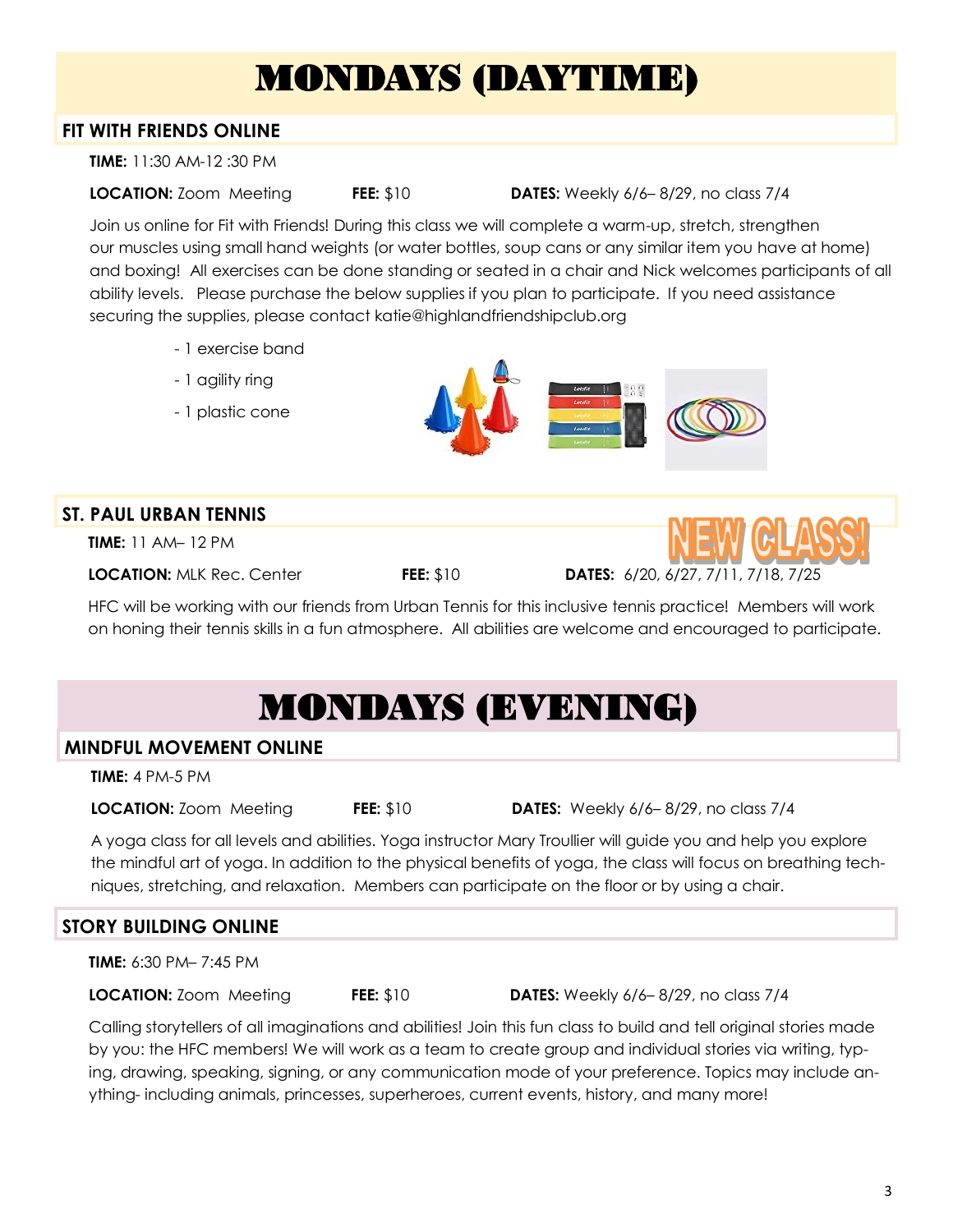## TUESDAYS (DAYTIME)

### **NOT YOUR ORDINARY BOOK CLUB ONLINE: NOT JUST FOR READERS, EVERYONE IS WELCOME**

**TIME:** 10 AM-11 AM

**LOCATION:** Zoom Meeting **FEE:** \$10 **DATES:** Weekly 6/7-8/30, no class 7/5

Weekly meetings begin with general sharing, welcoming and settling in. Sara Conley, HFC Volunteer Extraordinaire, guides the discussion and helps with words if someone gets stuck. Some members are echo readers. They repeat the words of a helper who quietly reads the text first word by word. Some members simply enjoy listening while others feel more comfortable moving around. We invite members of all reading levels to join us!

### **FIT WITH FRIENDS ONLINE**

**TIME:** 11:30 AM-12 :30 PM

**LOCATION:** Zoom Meeting **FEE:** \$10 **DATES:** Weekly 6/7-8/30, no class 7/5

Join us online for Fit with Friends! During this class we will complete a warm-up, stretch, strengthen our muscles using small hand weights (or water bottles, soup cans or any similar item you have at home) and boxing! All exercises can be done standing or seated in a chair and Nick welcomes participants of all ability levels. Please purchase the below supplies if you plan to participate. If you need assistance securing the supplies, please contact katie@highlandfriendshipclub.org

- 1 exercise band
- 1 agility ring
- 1 plastic cone



### **NORTHERN STAR SCOUTING/BASE CAMP IN-PERSON**

**TIME:** 1 PM-2:30 PM

**LOCATION:** Base Camp **FEE:** \$15 **DATES:** 6/14, 6/28, 7/12, 7/26, 8/9, 8/23

Northern Star Scouting and HFC staff will work together to deliver a fun and exciting hands-on curriculum that focuses on leadership, character education, communication skills, and team building. Activities include a rock climbing wall, archery, and more— which are all fully adaptable to our members' abilities.

| <b>BOWLING IN-PERSON</b>       |                  |                                                                                                    |  |
|--------------------------------|------------------|----------------------------------------------------------------------------------------------------|--|
| <b>TIME:</b> 3:30 PM- 5 PM     |                  |                                                                                                    |  |
| <b>LOCATION:</b> Sun Ray Lanes | <b>FEE: \$15</b> | <b>DATES:</b> Weekly 6/7-8/30, no class 7/5                                                        |  |
|                                |                  | Come join HFC's community of friendly bowlers and bowl to your heart's content   All abilities are |  |

oin HFC's community of friendly bowlers and bowl to your heart's content! All abilities are welcome! Adaptive bowling is available with ramps and bumpers provided as needed.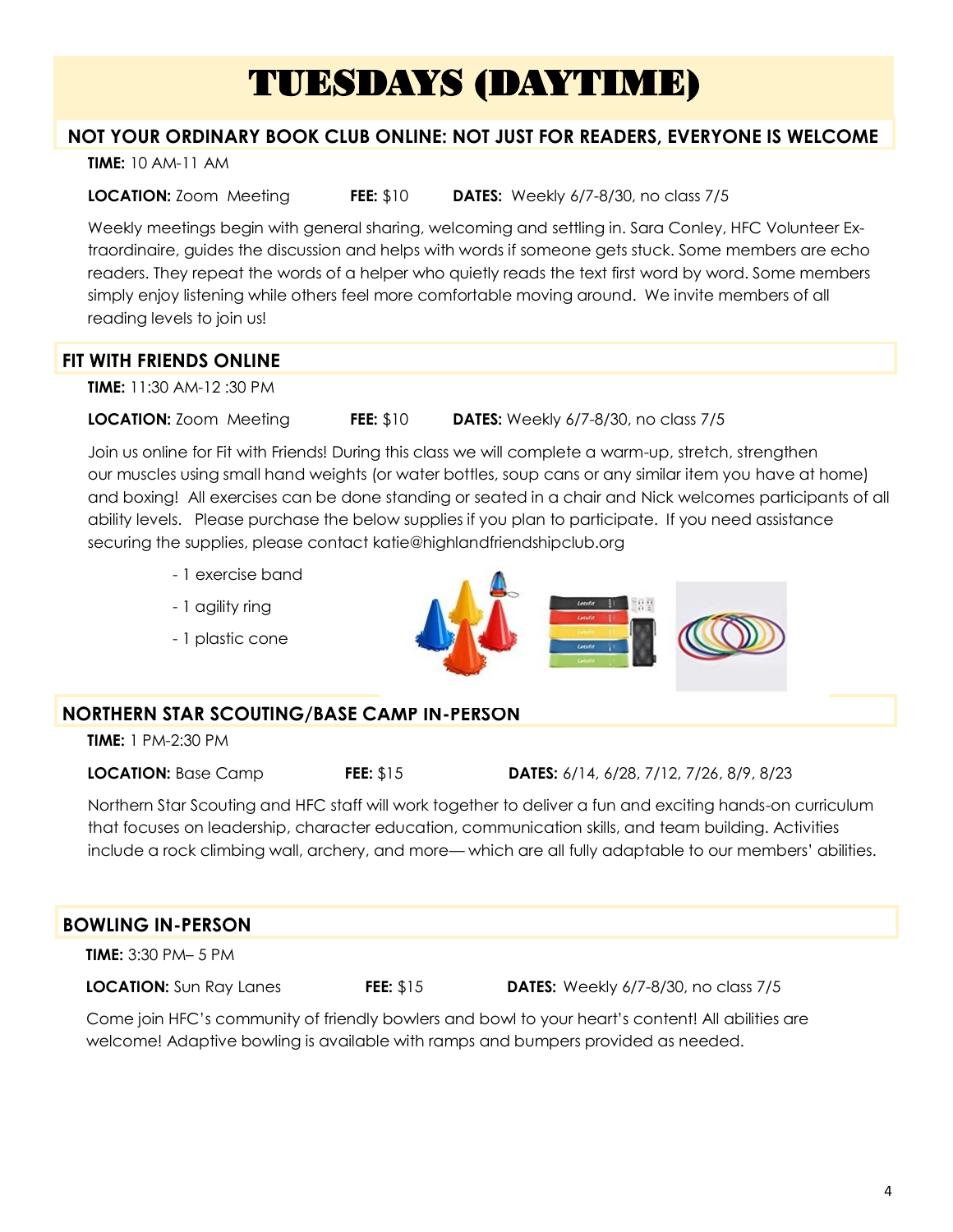## TUESDAYS (EVENING)

### **TOGETHER TUESDAYS AT THE JCC: MOVIES, GAMES, AND ARTS & CRAFTS IN-PERSON**

**TIME:** 6 PM- 7:30 PM

**LOCATION:** ST. PAUL JCC **FEE:** \$10 **DATES:** WEEKLY 6/7-8/30, no class 7/5

Join your HFC friends to watch a movie, make a craft, or play a game together!

**Movie Nights:** 6/14, 7/12, 8/2, 8/23

**Game Nights:** 6/7, 6/28, 7/26, 8/16

**Arts & Crafts:** 6/21, 7/19, 8/9, 8/30

### **GLEE CLUB IN-PERSON**

**TIME:** 7 PM-8 PM

**LOCATION:** HFC Office **FEE:** \$15 **DATES:** 6/7, 6/14, 6/21, 6/28

Join us as we work through vocal warm-ups, exercises, and sing-alongs during our Glee Club. Come and sing your heart out with your friends! This class will be meeting in-person for the month of June.

### **GLEE CLUB ONLINE**

**TIME:** 7 PM-8 PM

**LOCATION:** Zoom Meeting **FEE:** \$10 **DATES:** 7/19, 7/26, 8/9, 8/16, 8/23

Join us as we work through vocal warm-ups, exercises, and sing-alongs during our Glee Club. Come and sing your heart out with your friends! This class will be meeting virtually.

### WEDNESDAYS (DAYTIME)

### **MUSIC EXPLORATION ONLINE**

**TIME:** 10:15 AM-11:15 AM

**LOCATION:** Zoom Meeting **FEE:** \$10 **DATES:** Weekly 6/1-8/31, no class 7/6

Participants in this music class will have opportunities to develop or enhance their enjoyment of music! Community building and personal exploration will be the focus of a curriculum filled with games, physicality, and imagination. No matter what kind of music you prefer, there's something for everyone in this program!

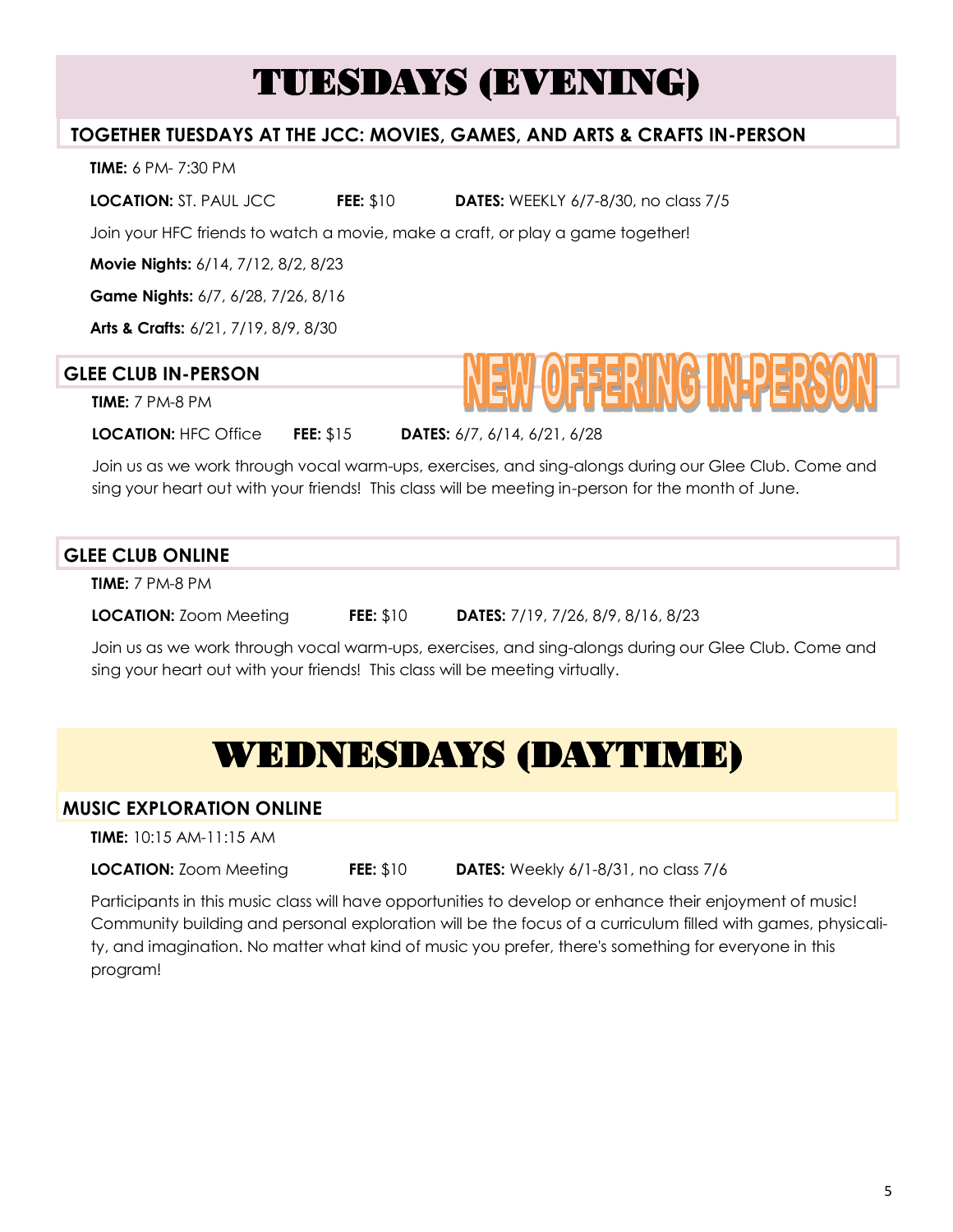## WEDNESDAYS (DAYTIME)

#### **FIT WITH FRIENDS ONLINE**

**TIME:** 11:30 AM-12:30 PM

**LOCATION:** Zoom Meeting **FEE:** \$10 **DATES:** Weekly 6/1-8/31, no class 7/6

Join us online for Fit with Friends! During this class we will complete a warm-up, stretch, strengthen our muscles using small hand weights (or water bottles, soup cans or any similar item you have at home) and boxing! All exercises can be done standing or seated in a chair and Nick welcomes participants of all ability levels. Please purchase the below supplies if you plan to participate. If you need assistance securing the supplies, please contact katie@highlandfriendshipclub.org

- 1 exercise band
- 1 agility ring
- 1 plastic cone



### **MINDFUL MOVEMENT IN-PERSON**

**TIME:** 3 PM– 4 PM

**LOCATION:** HFC OFFICE **FEE:** \$10 **DATES:** Weekly 6/1-8/24, no class 7/6 or 8/3

A yoga class for all levels and abilities. Yoga instructor Mary Troullier will guide you and help you explore the mindful art of yoga. In addition to the physical benefits of yoga, the class will focus on breathing techniques, stretching, and relaxation. Members can participate on the floor or by using a chair.

### **MARKET TO TABLE (SHOPPING DAY) IN-PERSON**

**TIME:** 3:30 PM– 4:45 PM

**LOCATION:** St. Luke Church **FEE:** \$15 **DATES:** 6/29, 8/31

HFC invites members to join us in a comprehensive kitchen experience. The focus is on skill development with opportunities to plan menus, prepare grocery lists, purchase food at a grocery store, cook, enjoy "fine dining" and friendly conversations with friends, and help clean up! This is an adaptive experience with modifications made so that members can participate to the best of their abilities!

This class has 2 sessions most weeks, Shopping and Cooking, and it is recommended (but not required) that members sign up for both sessions.

• **Please note, the 7/20 Cooking Class does not meet for shopping that day, only cooking. It is a special granola making class that will be taught by Granoluv founder Mark Ostrum, and he will provide ingredients. Pizza will be served while the granola is baking.**

### **COFFEE CLUB IN-PERSON**

**TIME:** 4 PM– 5 PM

**LOCATION:** HFC OFFICE **FEE:** FREE **DATES:** Weekly 6/1-8/24, no class 7/6 or 8/3

We all hit that afternoon slump sometimes and could use a cup of coffee or tea with a friend to lift our spirits! Join us for Coffee Club for a chance to connect with friends over a tasty beverage! We will have coffee and an assortment of herbal teas available. **We are able to offer Coffee Club for free this semester due to a generous grant from The Schulze Family Foundation.**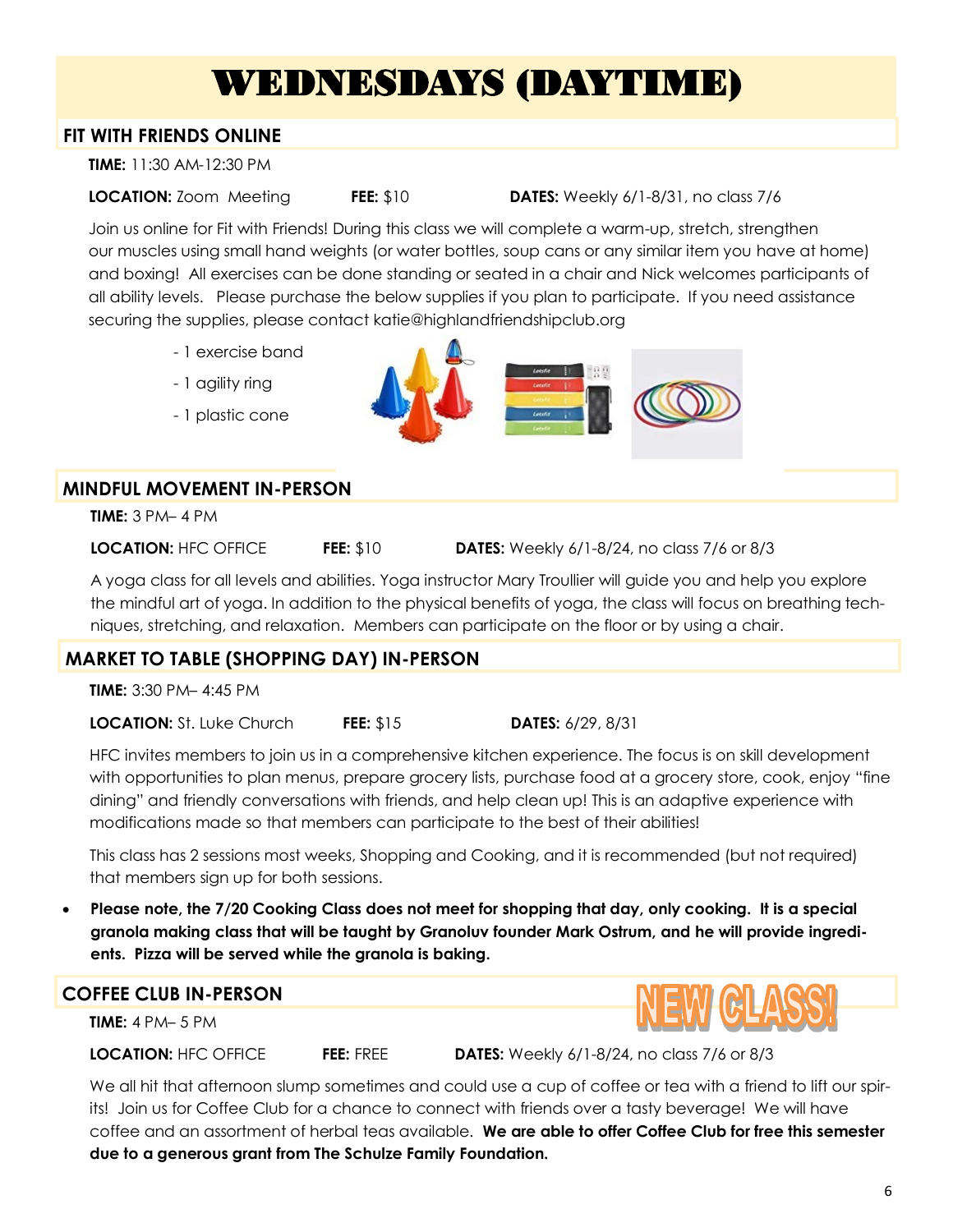## WEDNESDAYS (EVENING)

#### **GET UP GET HEALTHY ONLINE**

**TIME:** 4 PM-5 PM

**LOCATION:** Zoom Meeting **FEE:** \$10 **DATES:** Weekly 6/1-8/31, no class 7/6 or 8/3 Come make fitness and healthy choices a part of your life while having fun at the same time. Classes will include stretching, cardio, strength exercises in addition to learning lessons about healthy living and healthy snacking… and much more! All fitness and mobility abilities will benefit.

### **MARKET TO TABLE COOKING IN-PERSON**

**TIME:** 5:15 PM-7 PM

**LOCATION:** St. Luke Church **FEE:** \$15 **DATES:** 6/29, 7/20, 8/31

HFC invites members to join us in a comprehensive kitchen experience. The focus is on skill development with opportunities to plan menus, prepare grocery lists, purchase food at a grocery store, cook, enjoy "fine dining" and friendly conversations with friends, and help clean up! This is an adaptive experience with modifications made so that members can participate to the best of their abilities!

This class has 2 sessions, Shopping and Cooking, and it is recommended (but not required) that members sign up for both sessions.

• **Please note, the 7/20 class does not meet for shopping that day, only cooking. It is a special granola making class that will be taught by Granoluv founder Mark Ostrum, and he will provide ingredients. Pizza will be served while the granola is baking.**

| <b>BINGO ONLINE</b>                                                                           |                  |                                                            |
|-----------------------------------------------------------------------------------------------|------------------|------------------------------------------------------------|
| <b>TIME:</b> $6 PM-Z PM$                                                                      |                  |                                                            |
| <b>LOCATION: Zoom Meeting</b>                                                                 | <b>FEE: \$10</b> | <b>DATES:</b> 6/1, 6/8, 6/22, 7/13, 7/27, 8/10, 8/17, 8/24 |
| Please join your HFC friends for a fun and exciting Bingo game from the comfort of your home! |                  |                                                            |

| <b>KARAOKE ONLINE</b>           |                  |                                                                                                                                                                                                                                                                                                                         |
|---------------------------------|------------------|-------------------------------------------------------------------------------------------------------------------------------------------------------------------------------------------------------------------------------------------------------------------------------------------------------------------------|
| <b>TIME:</b> $7:15$ PM- 8:30 PM |                  |                                                                                                                                                                                                                                                                                                                         |
| <b>LOCATION:</b> Zoom Meeting   | <b>FEE:</b> \$10 | <b>DATES:</b> 6/1, 6/8, 6/22, 7/13, 7/27, 8/10, 8/17, 8/24                                                                                                                                                                                                                                                              |
|                                 |                  | $\mathbf{r}$ , $\mathbf{r}$ , $\mathbf{r}$ , $\mathbf{r}$ , $\mathbf{r}$ , $\mathbf{r}$ , $\mathbf{r}$ , $\mathbf{r}$ , $\mathbf{r}$ , $\mathbf{r}$ , $\mathbf{r}$ , $\mathbf{r}$ , $\mathbf{r}$ , $\mathbf{r}$ , $\mathbf{r}$ , $\mathbf{r}$ , $\mathbf{r}$ , $\mathbf{r}$ , $\mathbf{r}$ , $\mathbf{r}$ ,<br>$\cdots$ |

Do you love to sing? Do you love to spend time with your HFC friends? Then karaoke is for you! Join HFC staff and members as we sing our favorite songs together!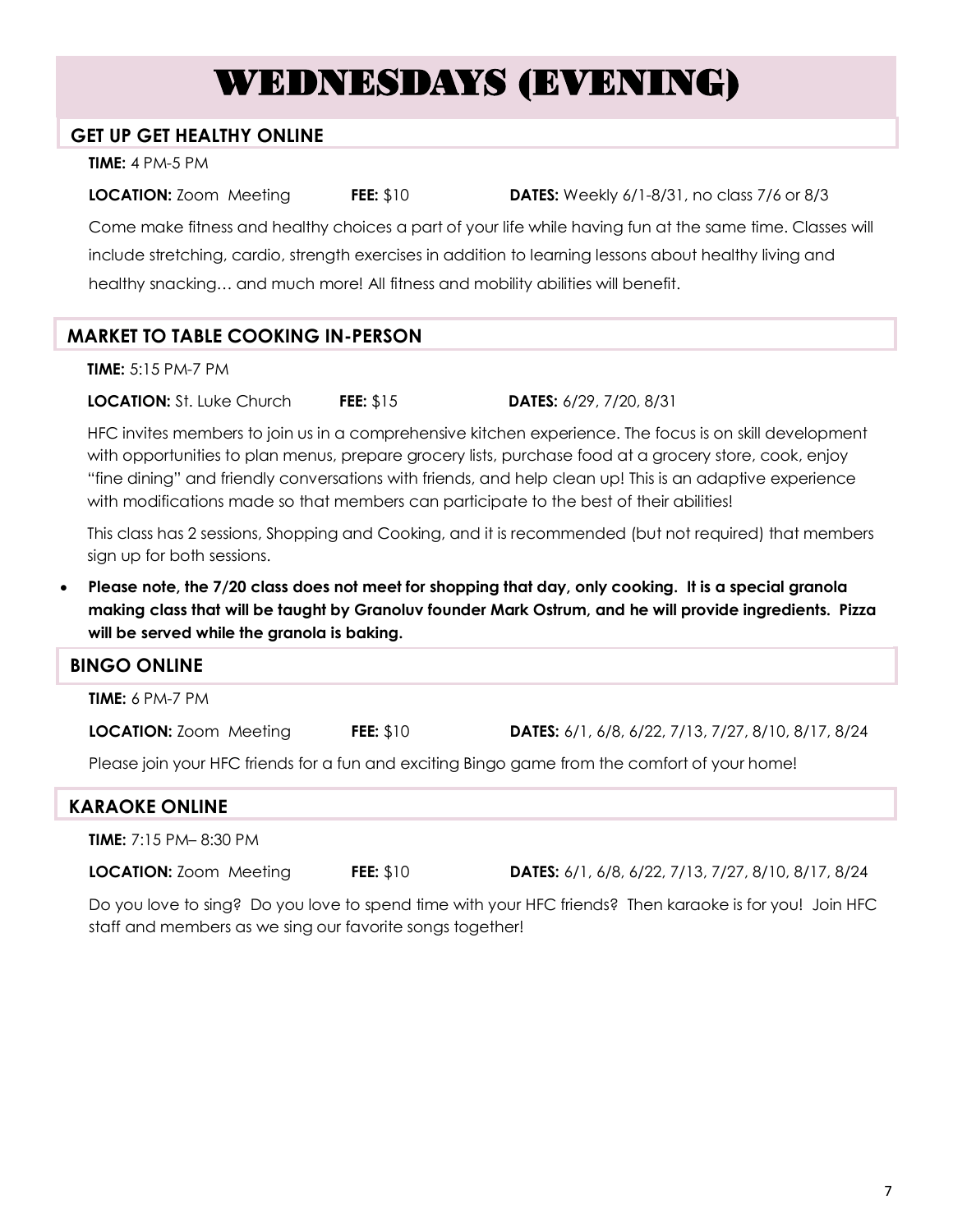## THURSDAYS (DAYTIME)

### **ADVENTURE DAY IN-PERSON**

**TIME:** Times Vary Depending on Activity

**LOCATION:** In-person **FEE:** \$15 **DATES: See Below**

Explore the Twin Cities community alongside your HFC friends! Below are the activities we will be participating in together on Thursdays this semester. Activity information (including dates, times, and locations) are listed on ActiveNet. **Our trip with Wilderness Inquiry is being offered at a reduced rate thanks to a generous grant from the Schulze Family Foundation!**

- **- Cirque Mechanics** @ Ordway on June 2nd from 9:30 AM to 11 AM. Bus available at no additional charge from HFC Office (registration required if you'd like to take the bus)
- **Painting w/ Simply Jane** @ HFC Office on June 9th, July 14th, & August 11th from 1PM to 2:30 PM
- **Dodge Nature Center** on June 16th & August 25th from 1 PM to 2:30 PM
- **Como Park Zoo** on June 23rd from 1 PM to 2:30 PM
- **Science Museum of MN** on June 30th from 1 PM to 2:30 PM
- **Bakken Museum** on July 21st from 1 PM to 2:30 PM
- **Padelford River Boats** on July 28th from 2 PM to 4 PM
- **- Circus Juventus** on August 4th from 12:45 PM to 2:15 PM
- **- Wilderness Inquiry Voyager Canoe Trip** on August 18th from 10 AM-2 PM

### **GET FIT LIKE ROCKY ONLINE**

**TIME:** 11:30 AM-12:30 PM

**LOCATION:** Zoom Meeting **FEE:** \$10 **DATES:** Weekly 6/2-8/26, no class 7/7

As you read this, we hope the Rocky theme song is playing in your head! At a "Get Fit Like Rocky" class, each member practices boxing exercises with Nick and HFC staff. Join us for a fun opportunity to work on coordination and endurance, and relieve some stress! This class is FULLY INCLUSIVE to members of all abilities, and members can participate sitting or standing. You do not need boxing gloves to participate.

### **SKILL BUILDING FOR A CONFIDENT FUTURE ONLINE**

#### **TIME:** 2 PM-3 PM

**LOCATION:** Zoom Meeting **FEE:** \$10 **DATES:** 6/23, 7/28, 8/11, 8/25

Join instructor Nick Wilkie from the Metropolitan Center for Independent Living for guided group discussions on a variety of topics from where people find themselves now to what they envision for themselves down the road. This class will encourage members to ask questions and seek answers for themselves in a supported environment.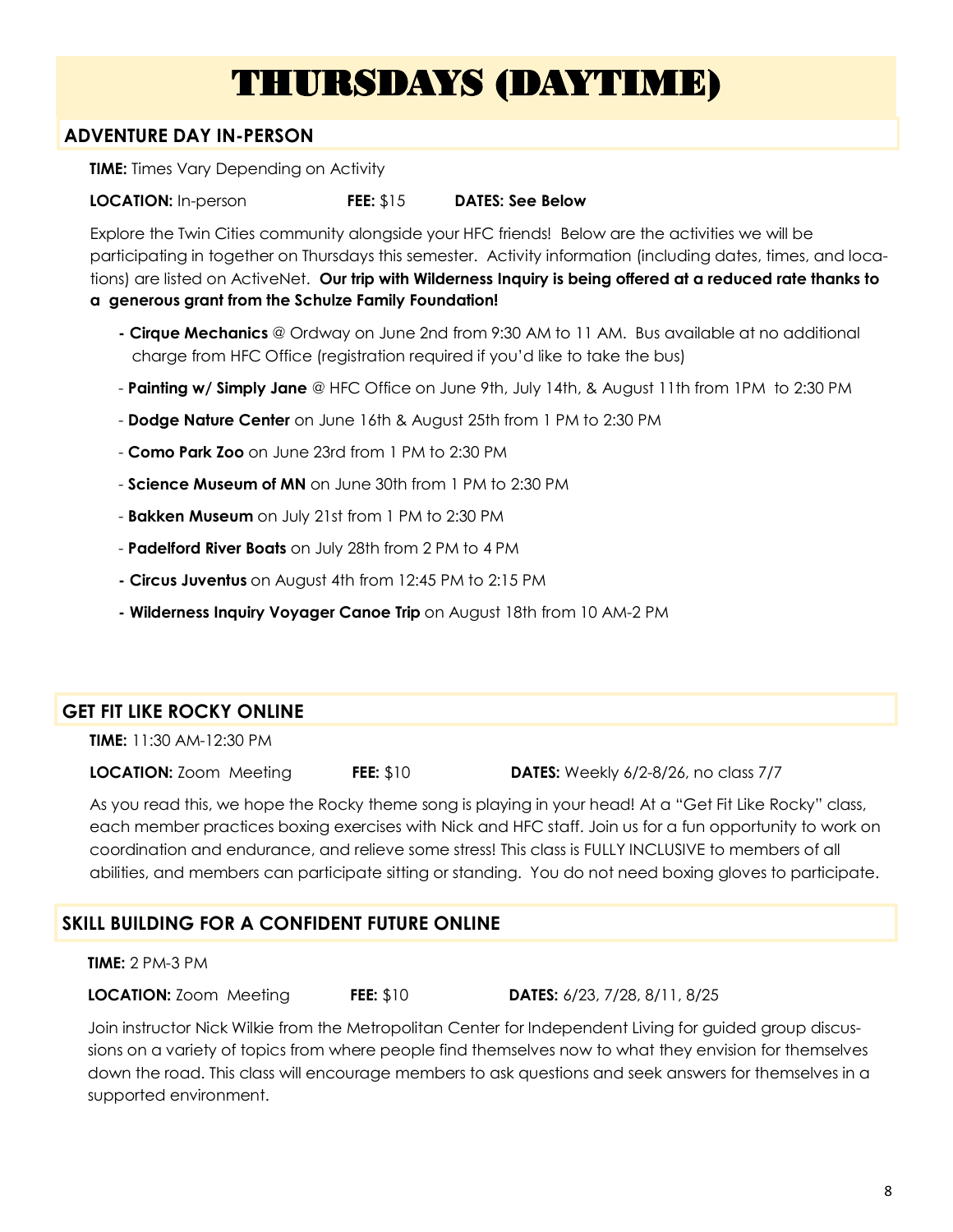## THURSDAYS (EVENING)

### **MAGIC THE GATHERING IN-PERSON**

**TIME:** 3:30 PM - 5 PM

**LOCATION:** HFC Office **FEE:** \$10 **DATES:** 7/14, 7/21, 8/4, 8/11

Dragons, goblins, and planeswalkers oh my! Explore the world of fantasy and magic with HFC member Tomas Silva who will be teaching other members how to play the card game "Magic The Gathering". It's a strategy card game with really awesome art made by the creators from Dungeons and Dragons. In this class you'll learn the basics of building a deck, playing the game, learning all about the game formats and a little of the history. This game does use some math and reading skills, and HFC staff and volunteers will be available to partner with members who need assistance. Come hang out and sling some spells!

### **MEMBER SHOWCASE ONLINE**

**TIME:** 5:45 PM- 6:45 PM

**LOCATION:** Zoom Meeting **FEE:** \$10 **DATES:** 6/23, 7/14, 8/25

Each of our HFC members has skills and abilities to share! This class highlights a different member each meeting where they will have a chance to teach the group a new skill!

**6/23:** Dance

**7/14:** Arts & Crafts

**8/25:** Cooking/Baking

### **RHYTHM & MOVEMENT THROUGH DRUMMING ONLINE**

**TIME:** 7 PM-8 PM

**LOCATION:** Zoom Meeting **FEE:** \$10 **DATES:** Weekly 6/2-8/25, no class 7/7

Join HFC instructor Tibbe Luell for a class that explores rhythm and movement through drumming exercises. You can participate using a pillow as a drum and household objects as sticks, or if you would prefer you can purchase an exercise ball that sits on a base with drumsticks. This class will combine music with exercise in a fun and unique way. You won't want to miss it!

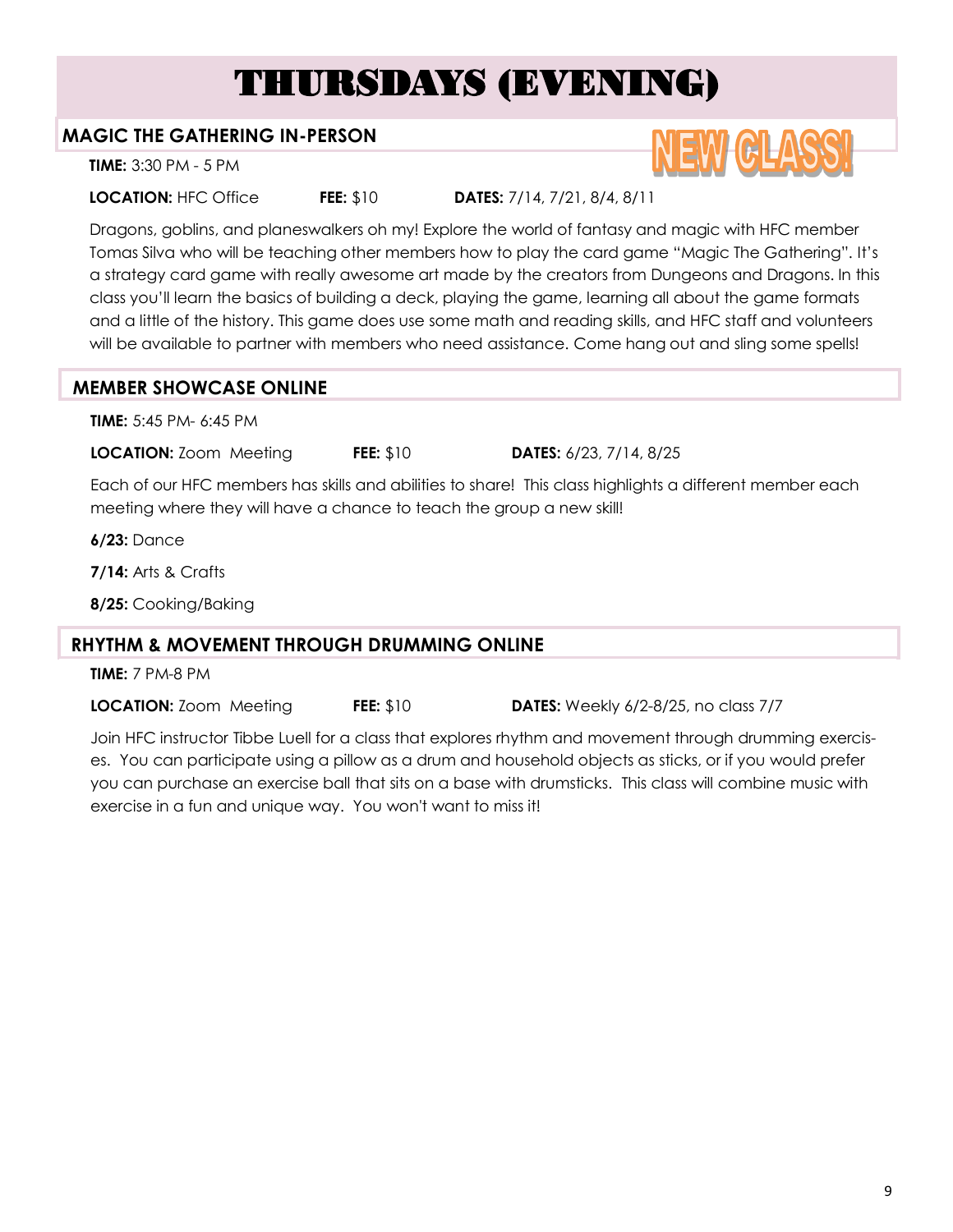## FRIDAYS (DAYTIME)

### **FIT WITH FRIENDS ONLINE**

**TIME:** 11:30 AM-12:30 PM

**LOCATION:** Zoom Meeting **FEE:** \$10 **DATES:** Weekly 6/3-8/26, no class 7/8

Join us online for Fit with Friends! During this class we will complete a warm-up, stretch, strengthen our muscles using small hand weights (or water bottles, soup cans or any similar item you have at home) and boxing! All exercises can be done standing or seated in a chair and Nick welcomes participants of all ability levels. Please purchase the below supplies if you plan to participate. If you need assistance securing the supplies, please contact katie@highlandfriendshipclub.org

- 1 exercise band
- 1 agility ring
- 1 plastic cone



### **MOVIES, GAMES, & ARTS AND CRAFTS IN-PERSON**

**TIME:** 1 PM– 2:30 PM

| LOCATION: HFC Office | <b>FEE: \$10</b> | <b>DATES:</b> Weekly 6/3-8/19, no class 7/8 |
|----------------------|------------------|---------------------------------------------|
|                      |                  |                                             |

Join your HFC friends to watch a movie, make a craft, or play a game together!

**Movie Day: 6/17 Card Making: 6/24, 7/29, 8/19**

**Game Day: 6/10, 7/1, 7/15, 8/12 Arts & Crafts: 6/3, 7/22, 8/5**

### **WALKING CLUB IN-PERSON**

**TIME:** 3:30 PM– 4:30 PM

**LOCATION:** In-person **FEE:** \$10 **DATES:** Weekly 6/3-8/26, no class 7/8

Lace up your walking shoes and join HFC staff and members for this fun opportunity to socialize while walking together in beautiful locations. Our walks will all be on paved paths that are accessible for all members.

**Tony Schmidt Regional Park: 6/**17, 7/22, 8/5, 8/19, 8/26

**Roseville Central Park:** 6/3, 6/10, 6/24, 7/15, 7/29, 8/12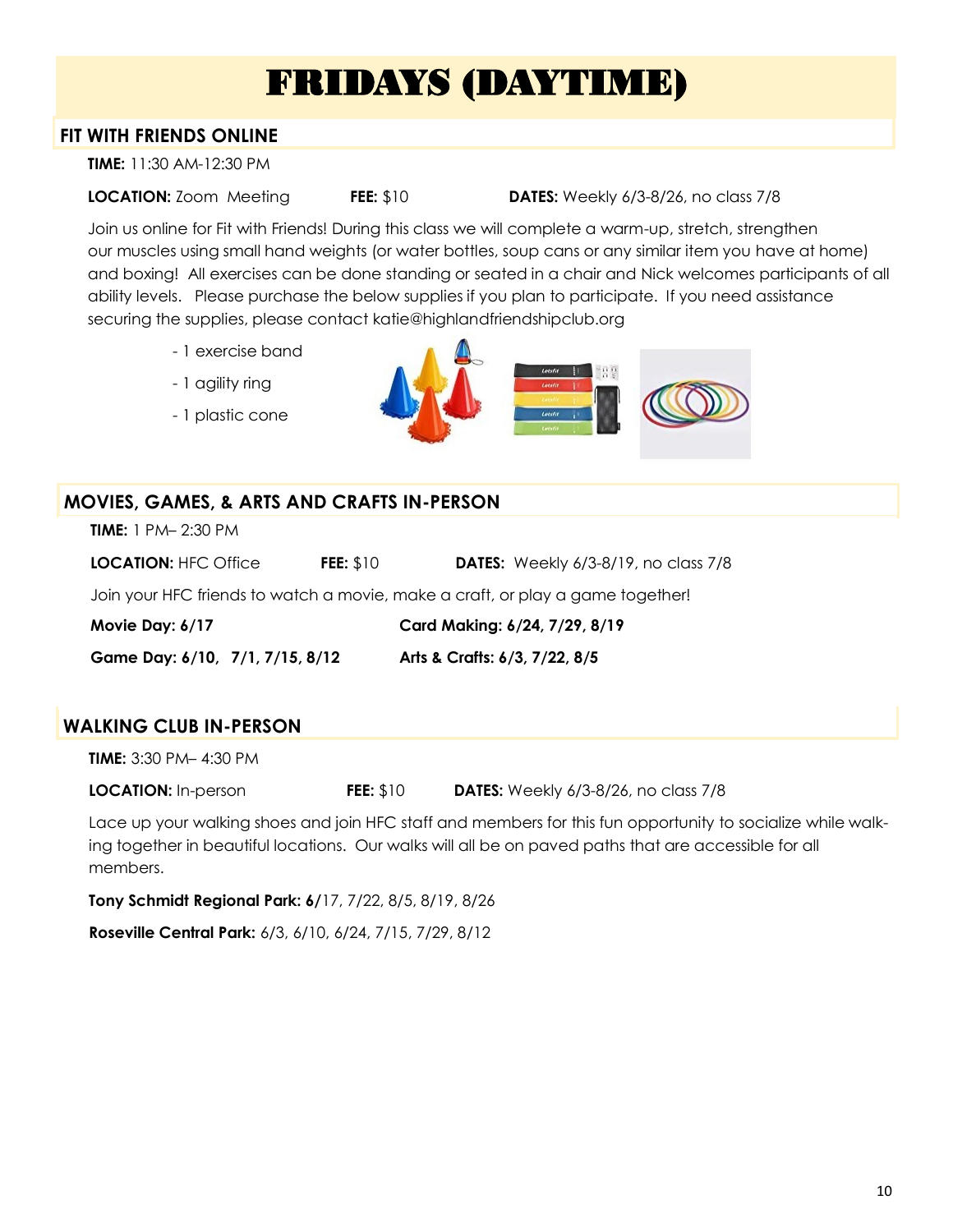## FRIDAYS (EVENING)

### **FRIDAY FUN IN-PERSON & ONLINE**

**TIME:** Varies Depending on Activity

**LOCATION:** Varies **FEE:** \$15 for in-person events, \$10 for virtual events **DATES:** See Below

Gear up for the weekend starting with your HFC friends! Each week's activity varies. We have decided to make a regular monthly commitment to volunteering with Feed My Starving Children, so we will alternate between our service project, virtual trivia nights, and community outings!

**6/3:** Trivia Online from 6 PM– 7 PM

**6/10:** St. Paul Saints Game at 7 PM

**6/17:** Feed My Starving Children– Eagan Location from 7 PM– 8:30 PM

**7/15:** Trivia Online from 6 PM– 7 PM

**7/22:** Shrek the Musical @ Schneider Theater (Bloomington) from 7 PM—9 PM **\*\*We are able to offer this event at a low cost to our members thanks to a generous grant from the Schultz Foundation\*\***

**8/5:** Feed My Starving Children– Eagan Location from 7 PM to 8:30 PM

**8/12:** Trivia Online from 6 PM– 7 PM

**8/19:** Basketball & Pizza Night from 6 PM to 7:30 PM at Highland Park Community Center



**LOCATION:** Zoom Meeting **FEE:** \$10 **DATES:** 6/24, 7/29, 8/26

Every month HFC throws a birthday party for our members! This is a chance to celebrate all members whose birthday lands in that month. **It does not need to be your birth month to attend!**

**6/24:** Talent Show **7/29:** Bingo **8/26:** Charades & Pictionary

### **TEENTASTIC TIME: FRIDAY HANGOUTS FOR 13-21 YEAR OLDS**

**TIME:** Varies Depending on Activity

**LOCATION:** Varies **FEE:** \$10 **DATES:** 6/3, 6/24, 7/15, 7/29, 8/12, 8/26

Celebrate the arrival of the weekend by joining your HFC friends for this fun hangout! We will play games, dance, create art projects, and have fun outings in our community! This class is for HFC members ages 13- 21.

**6/3:** HFC Office from 6-7:30

**6/24:** MN Twins Game @ 7 PM

**7/15:** HFC Office from 6-7:30

**7/29:** HFC Office from 6-7:30

**8/12:** HFC Office from 6-7:30

**8/26:** Basketball & Pizza at Highland Park Community Center from 6– 7:30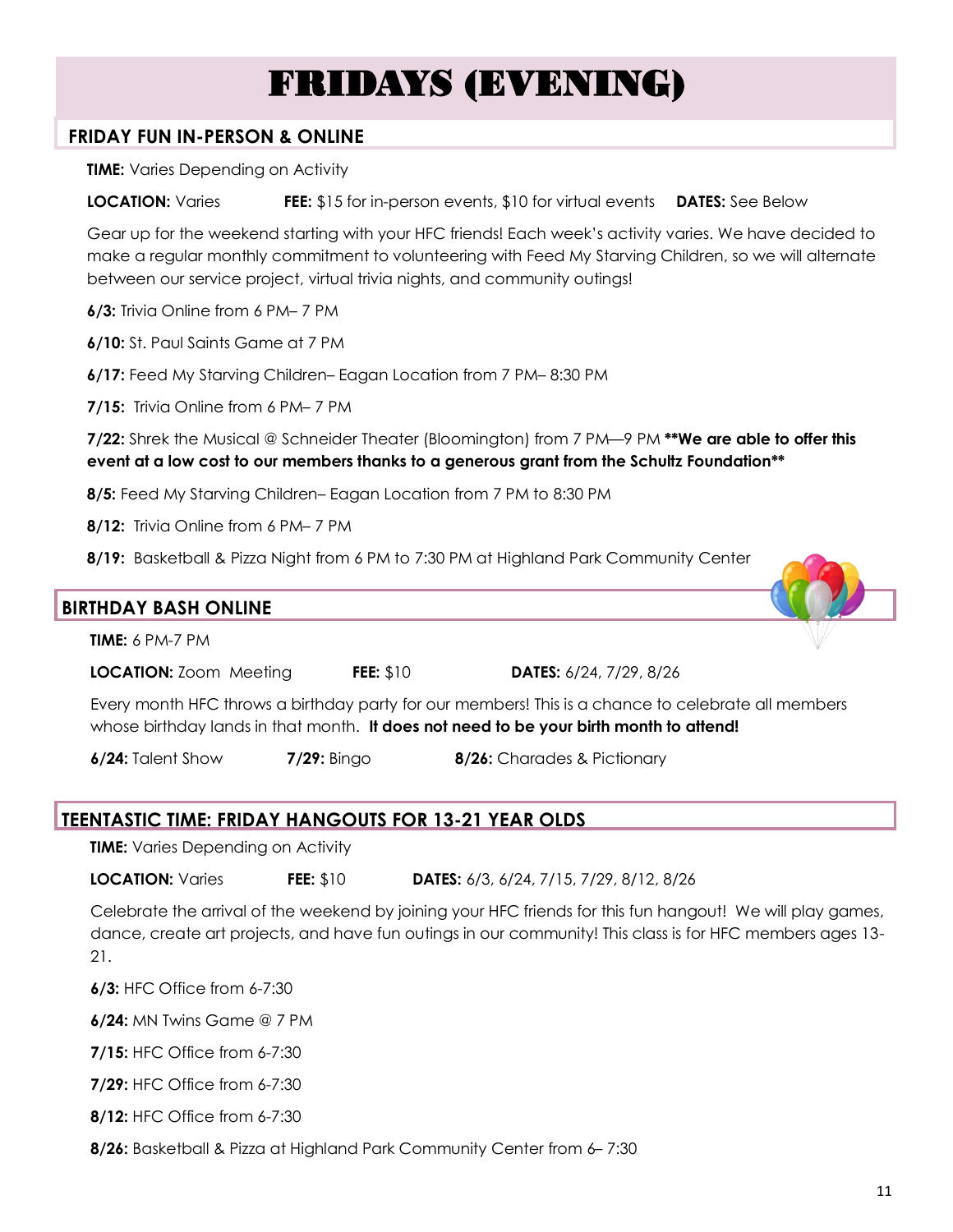## SATURDAYS (DAYTIME)

### **CHINSUP ONLINE: SELF-CARE FOR PARENTS & CAREGIVERS**

**TIME:** 8 AM - 9 AM

**LOCATION:** Zoom Meeting **FEE:** \$10 **DATES:** Weekly 6/4-8/27, no class 7/2 or 7/9

This class is meant to refresh, relax and clear the mind. When time is taken for self-care it allows you to become a better version of yourself and as a result a better caretaker, partner, parent, and friend. The program will introduce stretching, light yoga and low impact body movement exercises. CHINSUP is led by Tami Carlson, a Certified Personal Trainer who specializes in functional fitness.

### **MOVE & GROOVE IN-PERSON**

**TIME:** 10:30 AM-11:30 AM

**LOCATION:** Cretin-Derham Hall **FEE:** \$15 **DATES:** Weekly 6/4-8/27, no class 6/4, 7/2, 7/9, or 8/27

Being healthy takes work but that doesn't mean it can't be fun! HFC members enjoy this weekly fitness class led by Tami Carlson, a Certified Personal Trainer. Tami leads the HFC crew in stretching, mat exercises, using exercise equipment like treadmills and ellipticals, relay games, and more! This is a fun way to spend a Saturday with your friends while jamming to music AND exercising! This class is FULLY INCLUSIVE. Tami makes it fun for all — come join us!

### **THE ART STUDIO IN-PERSON**

**TIME:** 1 PM - 2:30 PM

**LOCATION:** HFC Office

**DATES: Session 1:** 7/16, 7/23 **Session 2:** 8/6, 8/13 **FEE:** \$30 for each 2-class session, including supplies

Cyanotype is a photographic printing process dating back to 1842 by John Frederick Herschel, British astronomer and chemist. In the first class each session, we will use the power of the sun to create cyanotype prints on paper. In our second class each session, we will use our cyanotype prints and create artwork through collaging and drawing.

• **This class will be limited to 10 members each session, so please be sure to register at least one week before the first class in each session if you are interested in participating! If more than 10 members register for a session, we will hold a lottery to fill the spots.**

## SATURDAYS (EVENING)

### **KARAOKE ONLINE**

**TIME:** 6 PM – 7:15 PM

**ONLINE LOCATION:** Zoom Meeting **FEE:** \$10 **DATES:** Weekly 1/8– 5/28, no class 7/2 or 7/9

Do you love to sing? Do you love to spend time with your HFC friends? Then karaoke is for you! Join HFC staff and members as we sing our favorite songs together!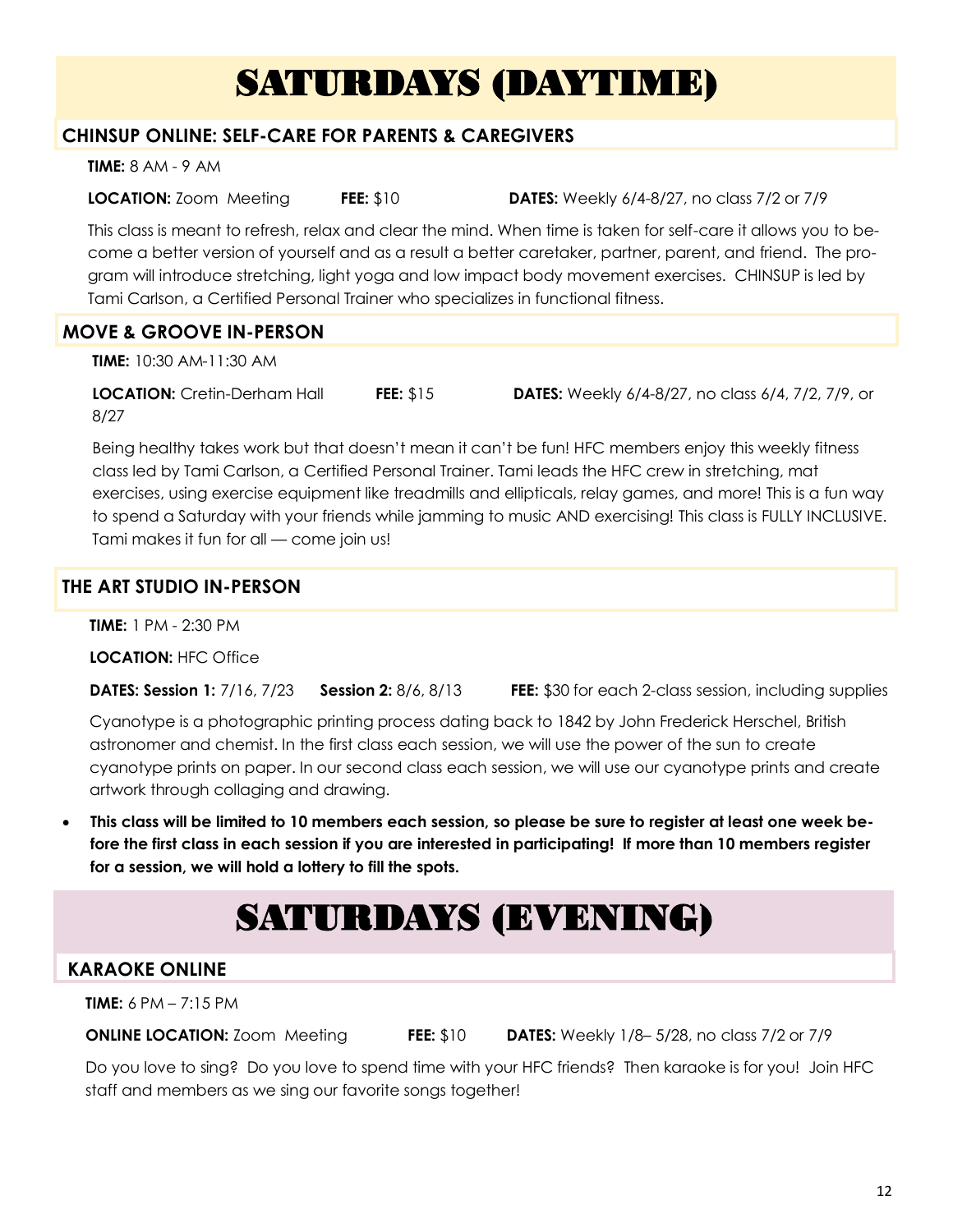## SUNDAYS (EVENING)

### **ZUMBA ONLINE**

**TIME:** 7 PM – 8 PM

**ONLINE LOCATION:** Zoom Meeting **FEE:** \$10 **DATES:** Weekly 6/5-8/28, no class 7/3, 7/10

Get ready to dance! Join HFC instructor Tibbe Luell for an hour of fun and movement in this adaptive Zumba class!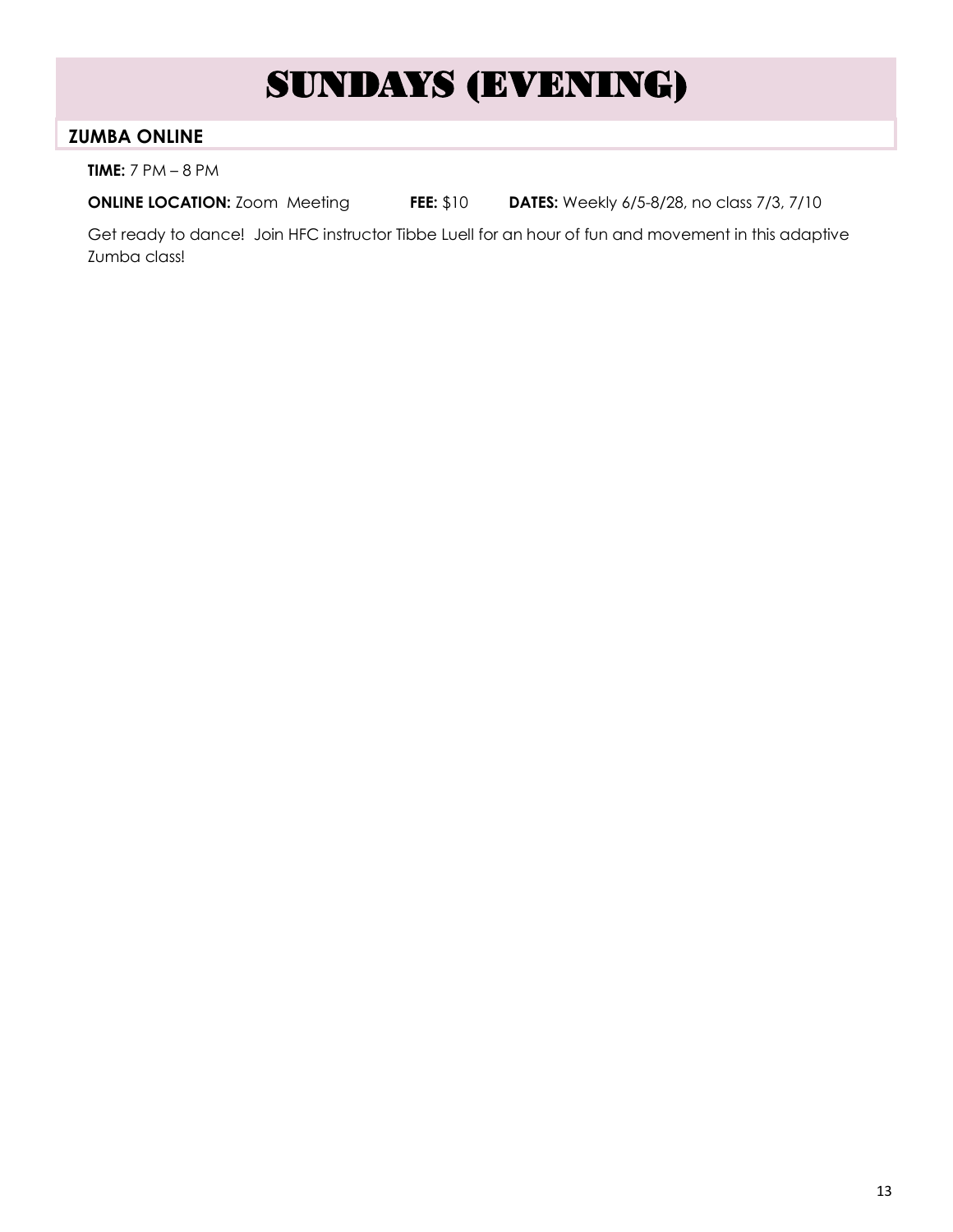### **HIGHLAND FRIENDSHIP CLUB POLICIES**

- Members who make a cancellation 48 hours in advance or more will receive a credit that may be used at a later date. This credit can now be carried over to the next semester. Late cancellations and no-shows will not be given a credit.
- In the event that HFC cannot hold a scheduled program due to unforeseen circumstances, programs will be rescheduled whenever possible. If rescheduling is not possible, members will be issued an electronic program credit. Credits can be applied toward the payment of any HFC programs.
- If you register for a program, you are responsible for the payment of the registration fee.
- Program payment should occur: online via credit/debit card or send checks via mail.

#### **Sign-in Policy: Member safety is our highest priority**

- HFC members must be signed in at every program. Parents/caregivers must sign their member in on the sign-in sheet and leave a phone number that they can be reached at during the program.
- After the program, parents/caregivers must come into the building to pick up their member.

#### **Medication Administration and Personal Care**

- HFC employees and volunteers are prohibited from providing hands-on assistance with the activities of eating, toileting, and lifting.
- HFC employees are also prohibited from administering any medication to HFC members.

Please note that **scholarships have been made available** through the generosity of our granters and donors.

For consideration, please contact info@highlandfriendshipclub.org

### **REGISTRATION SUPPORT**

**If you are experiencing any trouble registering online for HFC programs, please do not hesitate to ask for help.** You can view the "Registration Quick Guide" with step-by-step instructions available on the HFC website. If you have a general registration question, contact HFC directly, and we will do our best to answer your

questions: Email: kati[e@highlandfriendshipclub.org](https://activeworks.active.com/click/1/232888303/631df15b-be4a-4479-917e-f5796e3042a3/ASHLEY@HIGHLANDFRIENDSHIPCLUB.ORG/) Phone: 651-698-4096

**If you are experiencing technical problems when registering, please contact Active Network customer service at:**

Phone: 1-877-228-4881 (7am -5pm PST Monday through Friday)

Live chat: [http://activesupport.force.com/usersupport/UScontact](https://activeworks.active.com/click/1/232845804/631df15b-be4a-4479-917e-f5796e3042a3/ASHLEY@HIGHLANDFRIENDSHIPCLUB.ORG/)

Email: [support@active.com](https://activeworks.active.com/click/1/232938001/631df15b-be4a-4479-917e-f5796e3042a3/ASHLEY@HIGHLANDFRIENDSHIPCLUB.ORG/)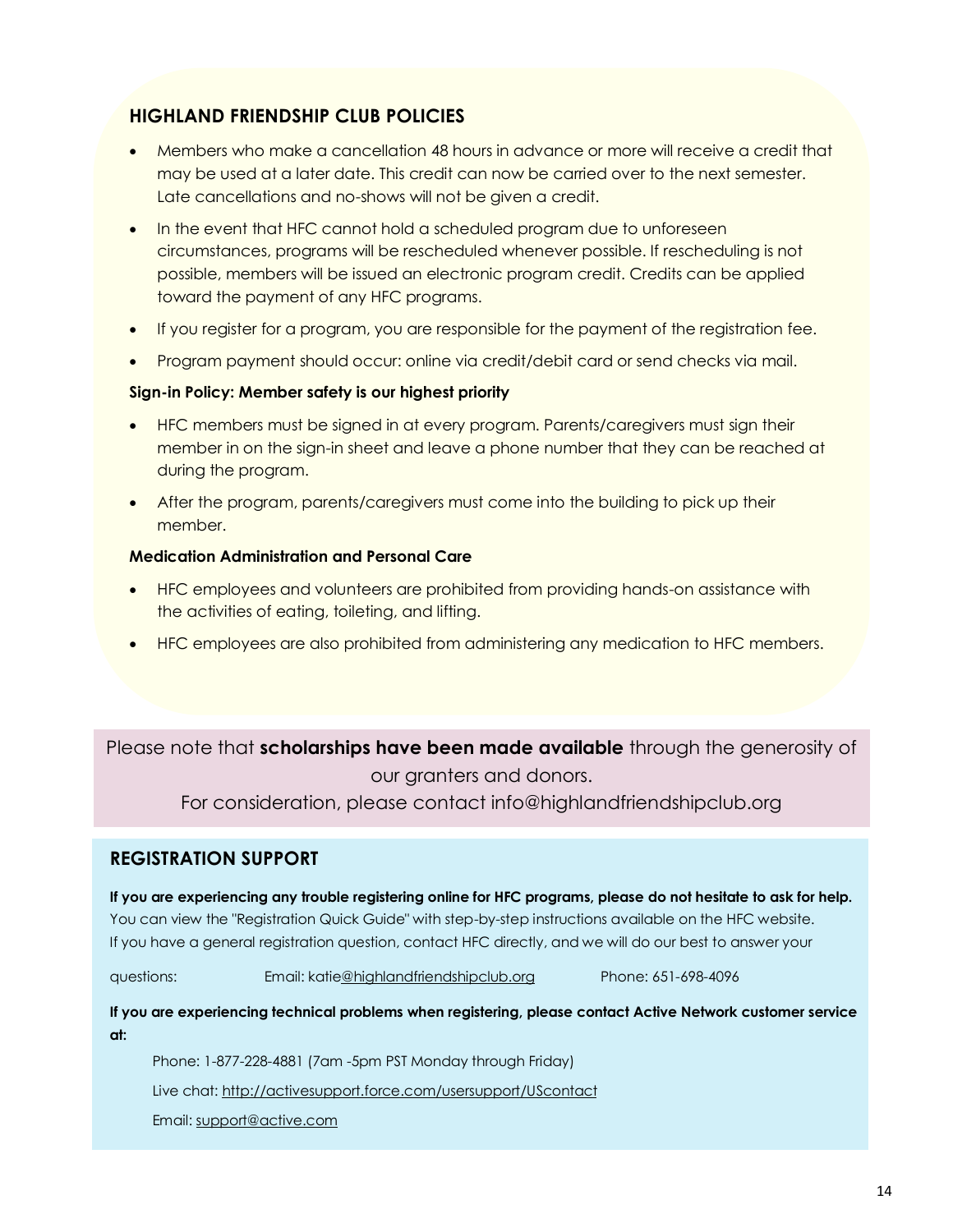#### **NEW MEMBER INFORMATION**

Welcome to Highland Friendship Club! We are so glad that you are considering becoming a member! Below is some information you may find helpful.

#### **REQUIRED FORMS FOR MEMBERS**

- [HFC Member Waiver](https://www.cognitoforms.com/HighlandFriendshipClub1/HFCAgreementReleaseOfLiability)
- **[HFC Member Questionnaire](https://www.cognitoforms.com/HighlandFriendshipClub1/_2022HFCMemberQuestionnaire)**

#### **HELPFUL INFORMATION**

- Connect with HFC on social media! We use: [Facebook,](https://www.facebook.com/HighlandFriendshipClub) [Instagram,](https://www.instagram.com/highlandfriendshipclub/) [Twitter,](https://twitter.com/HFCupdates) [YouTube](https://www.youtube.com/channel/UCt0B1om1vudYbbg05Xn1ATQ)
- Have questions? Check out the [FAQ page](https://www.highlandfriendshipclub.org/resources/frequently-asked-questions) of our website & contact us through email at info@highlandfriendshipclub.org
- Program Policies Check out [HFC's policies](https://www.highlandfriendshipclub.org/get-involved/membership) on programs to better understand how we work!
- Billing questions? Contact accounting@highlandfriendshipclub.org

### **ONLINE CLASS INFORMATION**

- You will receive an email with class information including the Zoom link at least one hour before class begins. If it is less than an hour before class begins and you have not received an email with class information, please contact our Program Manager Katie Markquart at katie@highlandfriendshipclub.org.
- We have an HFC staff person on each call to help with any tech issues you may have, and that person's phone number is also in the email you will get the morning of a class. You can call them directly if you have any issues at all with the technology, and they can help problem solve it.
- The site we use to hold our online classes is called Zoom. You will have to create a free Zoom account and download the Zoom app before your first class.
- You can use any device, but it is easiest if you have a computer or tablet rather than a phone so you can see better.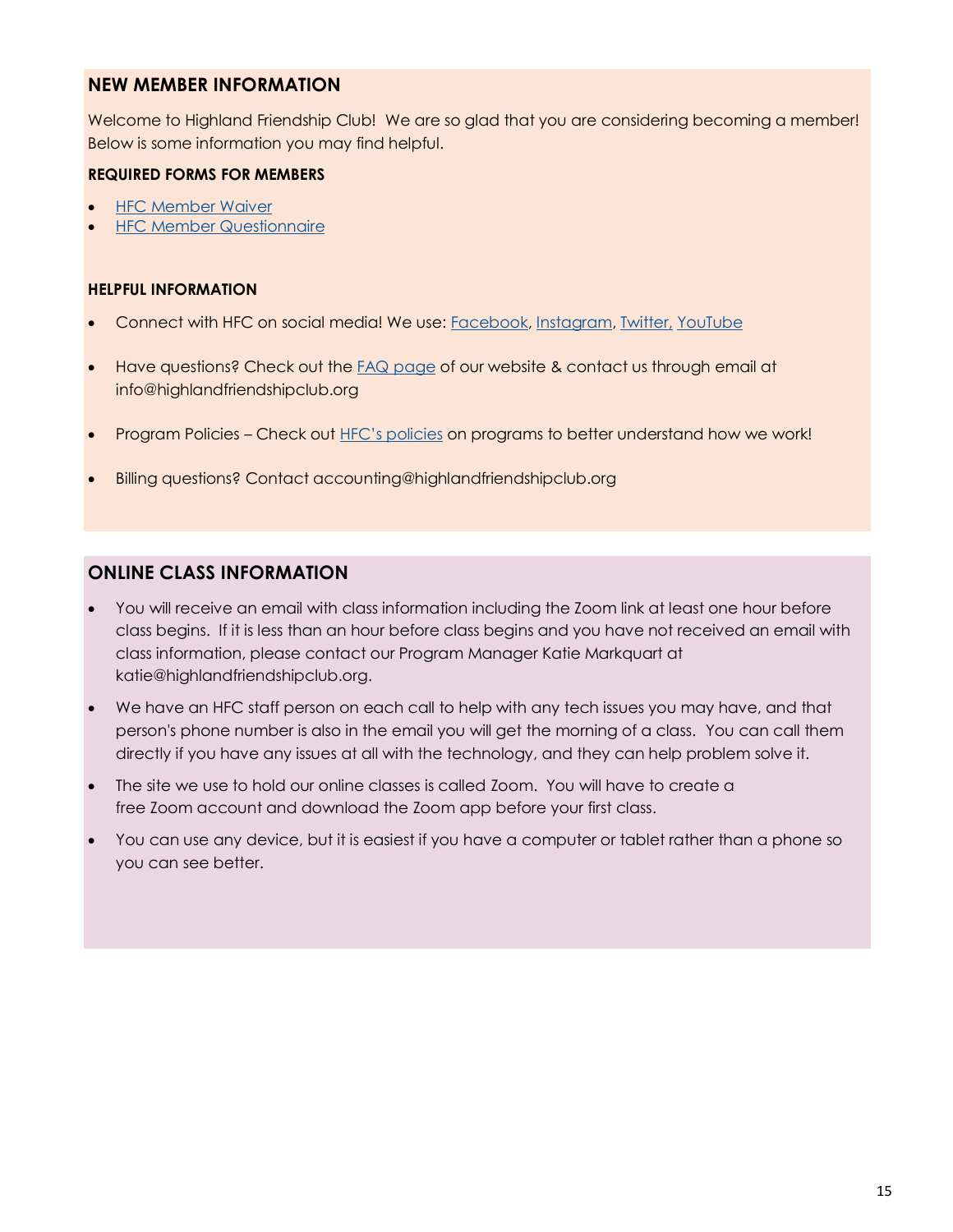

We welcome parents and caregivers in our classes as active supports for their HFC members. HFC has staff and volunteers in class to provide general support to members, but if an individual needs a fair amount of assistance, we ask that a parent or caregiver participate in class alongside their member. We recognize that the amount of support a member may need often changes from class to class, and it can be difficult to determine when to assist someone or when you should give them space to participate on their own. You can always ask HFC staff if it would be helpful for you to provide support during class if you aren't sure.

#### **Plan on being an active support to your member in HFC classes if:**

- Member needs physical assistance to carry out an activity we are doing in class
- Member tends to wander away from the group or gets distracted easily, and we are in a setting where that could be dangerous
- It is necessary to provide support in order to keep member safe during an activity
- Member needs support with assistive technology
- Member can become physically or verbally aggressive with others
- If you do stay to support your member please remember to:
	- o Encourage participation
	- o Allow for independence while remaining a support
	- $\circ$  Interact with other members and the whole group, not just the person you brought

#### **Plan on remaining in class on the sidelines if:**

- Member can safely participate in the HFC activity taking place with minimal support
- Member has a health condition, such as a seizure disorder, that could cause them to need medical intervention during an HFC dass
- Member needs assistance using the bathroom
- Member needs medication administered to them during the class
- Member has difficulty with social boundaries and requires someone to remind them at times what is needed to be socially appropriate

#### **Plan on dropping member off if:**

- Member is comfortable attending HFC program independently
- Member can safely participate in HFC program without assistance
- Member does not need assistance using the bathroom
- Member does not need medication administered to them during class
- Member does not tend to be physically or verbally aggressive with others

**\*\*If an HFC member is able to arrive to HFC classes and/or depart classes without a parent/caregiver present, we need permission to be given for this on our [Member Questionnaire.](https://www.cognitoforms.com/HighlandFriendshipClub1/_2022HFCMemberQuestionnaire) Otherwise, the expectation is that HFC members will be signed into class by a parent or caregiver and signed out after class by a parent or caregiver.\*\***